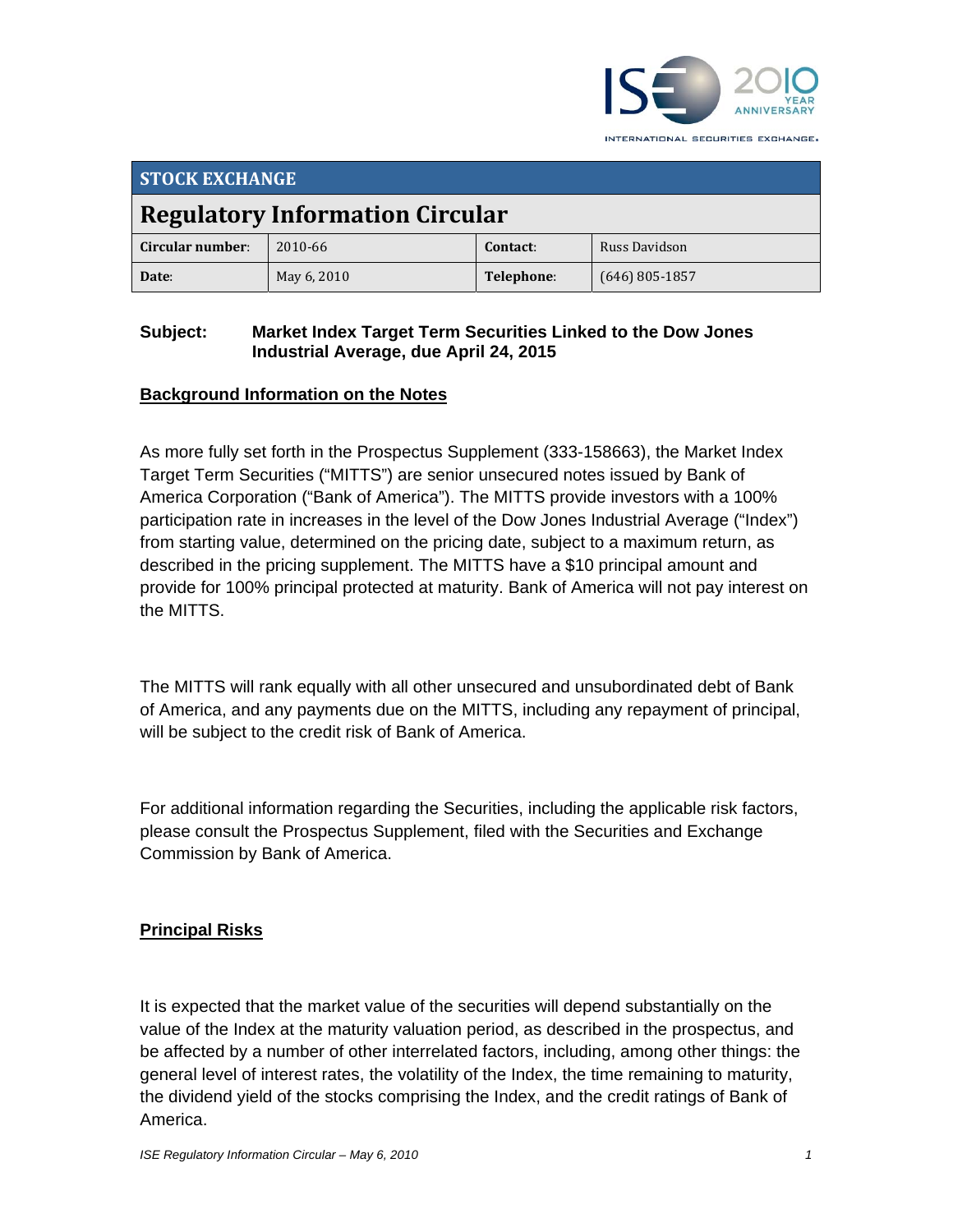

#### **Exchange Rules Applicable to Trading in the Notes**

The Notes are considered equity securities, thus rendering trading in the Notes subject to the Exchange's existing rules governing the trading of equity securities.

#### **Trading Hours**

Trading in the Shares on ISE is on a UTP basis and is subject to ISE equity trading rules. The Shares will trade from 8:00 a.m. until 8:00 p.m. Eastern Time. Equity Electronic Access Members ("Equity EAMs") trading the Shares during the Extended Market Sessions are exposed to the risk of the lack of the calculation or dissemination of underlying index value or intraday indicative value ("IIV"). For certain derivative securities products, an updated underlying index value or IIV may not be calculated or publicly disseminated in the Extended Market hours. Since the underlying index value and IIV are not calculated or widely disseminated during Extended Market hours, an investor who is unable to calculate implied values for certain derivative securities products during Extended Market hours may be at a disadvantage to market professionals.

#### **Trading Halts**

ISE will halt trading in the Shares in accordance with ISE Rule 2101(a)(2)(iii). The grounds for a halt under this Rule include a halt by the primary market because it stops trading the Shares and/or a halt because dissemination of the IIV or applicable currency spot price has ceased, or a halt for other regulatory reasons. In addition, ISE will stop trading the Shares if the primary market de-lists the Shares.

#### **Suitability**

Trading in the Notes on ISE will be subject to the provisions of ISE Rule 2123(l). Members recommending transactions in the Notes to customers should make a determination that the recommendation is suitable for the customer. In addition,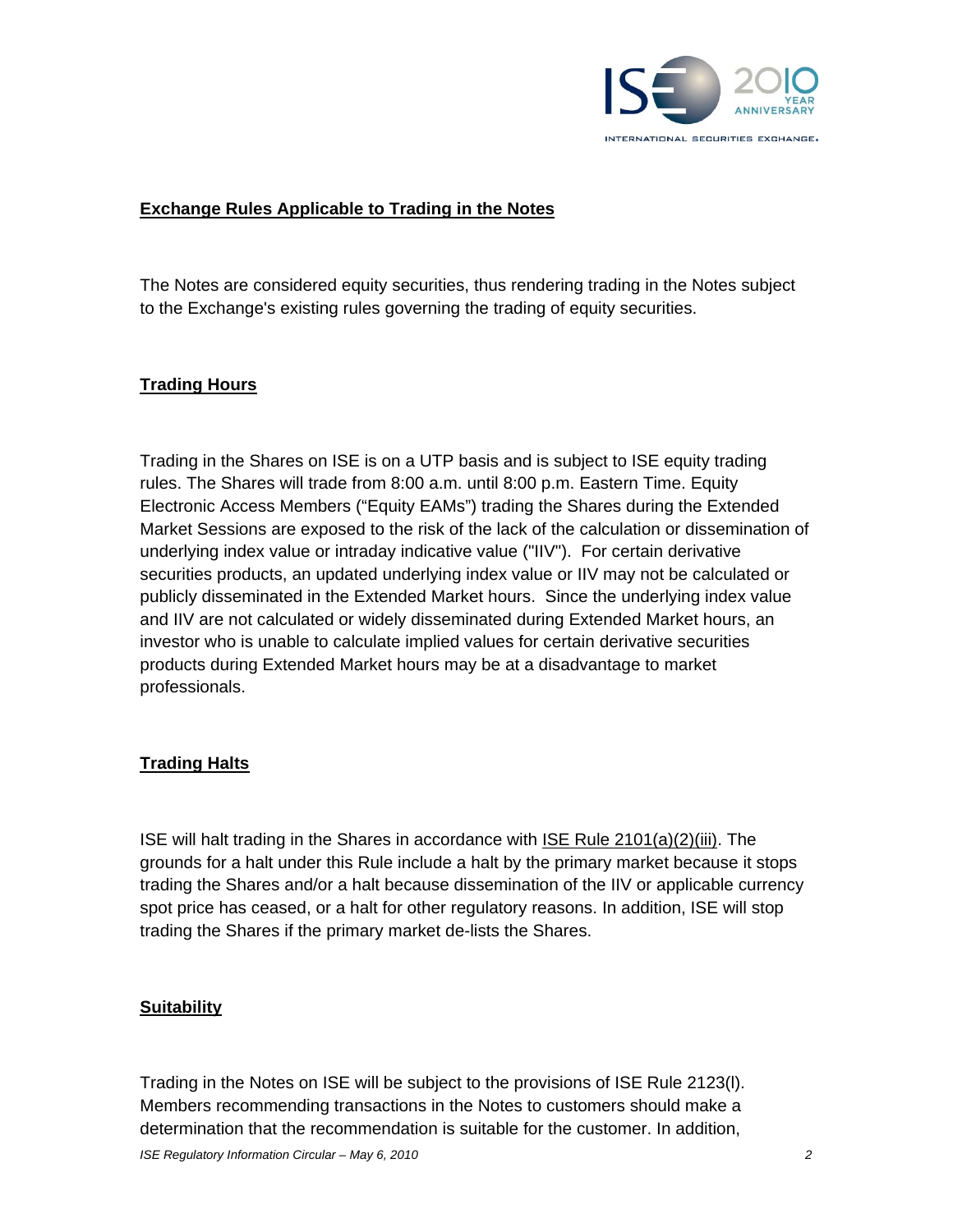

members must possess sufficient information to satisfy the "know your customer" obligation that is embedded in ISE Rule 2123(l).

Equity EAMs also should review FINRA Notice to Members 03-71 for guidance on trading these products. The Notice reminds members of their obligations to: (1) conduct adequate due diligence to understand the features of the product; (2) perform a reasonable-basis suitability analysis; (3) perform customer-specific suitability analysis in connection with any recommended transactions; (4) provide a balanced disclosure of both the risks and rewards associated with the particular product, especially when selling to retail investors; (5) implement appropriate internal controls; and (6) train registered persons regarding the features, risk and suitability of these products.

**This Regulatory Information Circular is not a statutory Prospectus. Equity EAMs should consult the Trust's Registration Statement, SAI, Prospectus and the Fund's website for relevant information.**